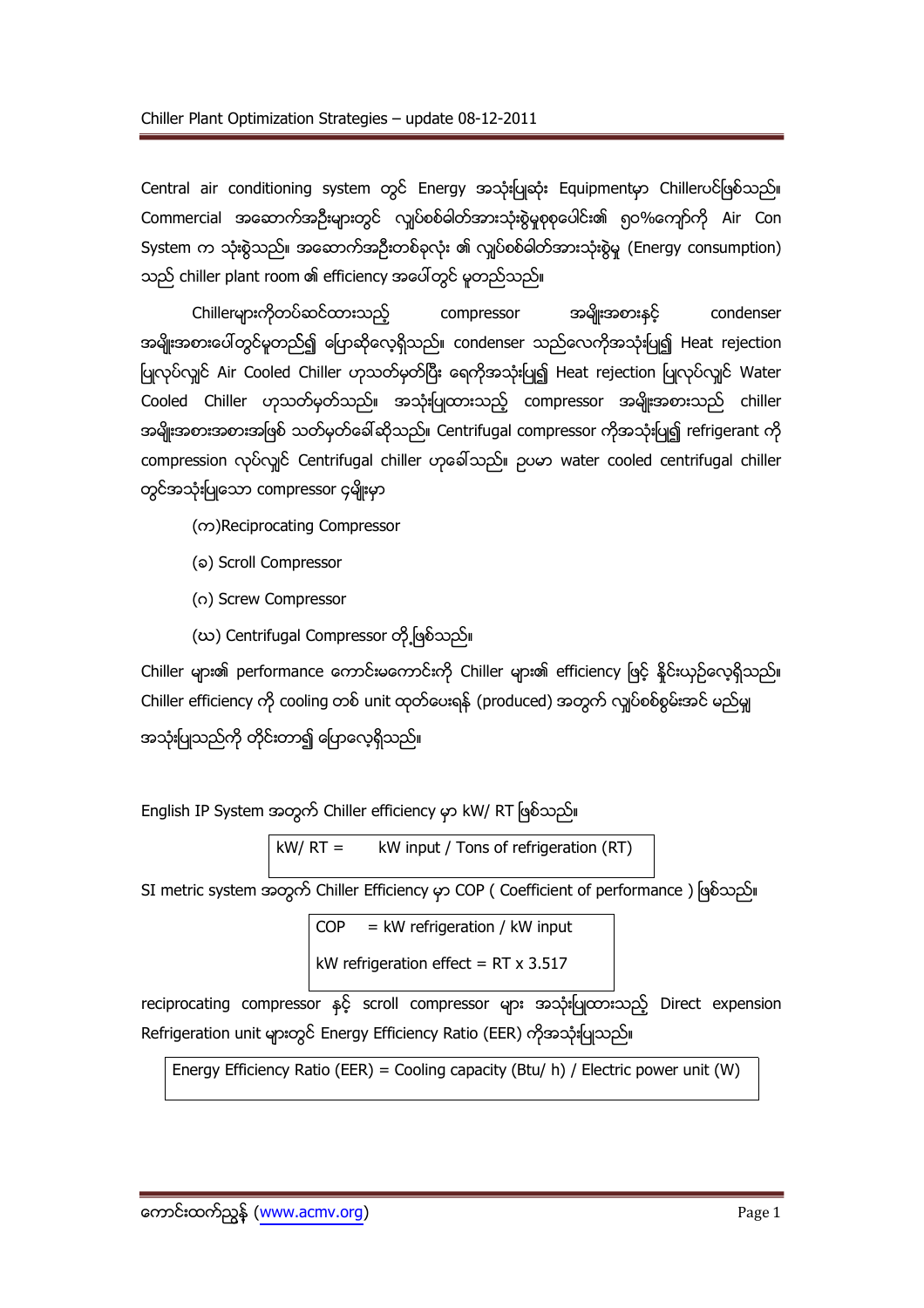Chiller Plant Optimization Strategies - update 08-12-2011

Chiller များ၏ efficiency သည် Loading ပေါ်တွင် မူတည်သည်။ ထို့ကြောင့် chiller တစ်လုံး ၏ Efficiency ကောင်းမကောင်းကို ပြောရန် full load (100% of rated capacity) တစ်ခုတည်းကိုသာ ကြည့်၍ပြောဆိုရန်မဖြစ်နိုင်။ port load condition (90%, 80%, 70% စသည်) ၏ efficiency ကိုပါ ထည့်သွင်း ဖော်ပြလေ့ရှိသည်။ Chiller ထုတ်လုပ်သူမက အသေးစိတ် Technical Data များကို အသုံးပြုသူများ ရွေးချယ်ရန်အတွက် ပေးရသည်။

| % of Loading | Chiller A Efficiency | Chiller B Efficiency |
|--------------|----------------------|----------------------|
| 100% Loading | 0.55 kW/ RT          | 0.54 kW/ RT          |
| 70% Loading  | 0.65 kw/ RT          | 0.61 kw/ RT          |

အကယ်၍ အဆောက်အဦးတစ်ခု၏ chiller plant room သည် 100% Loading တွင် အရိန်အနည်းငယ်သာမောင်းပြီး ကျန်အရိန်အများစုမှာ 70% Loading တွင်မောင်းမည်ဆိုပါက Chiller B ကိုရွေးချယ်သင့်သည်။

အကယ်၍ Chiller ရွေးချယ်ရန်အတွက် Actual Cooling load profile ကို မရနိုင် ၊ မသိနိုင်ပါက ILPV rating ကိုအသုံးပြု၍ Chiller performance ကို စစ်ဆေးနိုင်သည်။ ILPV သည် Chiller အများစု မောင်းလေ့ရှိသည့် ( common operating conditions ) အခြေအနေကို အခြေခံ၍ တွက်ထားသည် Weightage Efficiency ဖြစ်သည်။

 $IPLV = 1 / [(0.17 / A) + (0.39 / B) + (0.33 / C) + (0.11 / D)]$ 

Where

 $A = kw/RT$  at 100% Load  $B = kw/RT$  at 75% Load  $C = kw/RT$  at 50% Load

 $D = kw/RT$  at 25% Load

IPLV ဆိုသည်မှာ Integrated par load Value ဖြစ်သည်။ Actual loading ကို မသိနိုင် မရနိုင်သောကြောင့် Chiller အများမောင်းသည့် ပုံစံကို ခန့် မုန်း၍ တွက်ချက်ခြင်းဖြစ်သည်။

| Chiller Loading (%) | Operation Hour (%)     |
|---------------------|------------------------|
| 100% Loading        | 17% of operation Hours |
| 75% Loading         | 39% of operation Hours |
| 50% Loading         | 33% of operation Hours |
| 25% Loading         | 11% of operation Hour  |

## **Condenser Subcooling**

Compressor တစ်လုံးတည်းသာ ( Multistage မဟုတ်သည့် Chiller ) ပါသည့် Chiller များတွင် liquid refrigerant ကို subcooling လုပ်ခြင်းဖြင့် refrigerant's effect ပိုမိုများလာသည်။ ထို့ကြောင့် chiller efficiency လည်းပိုကောင်းလာသည်။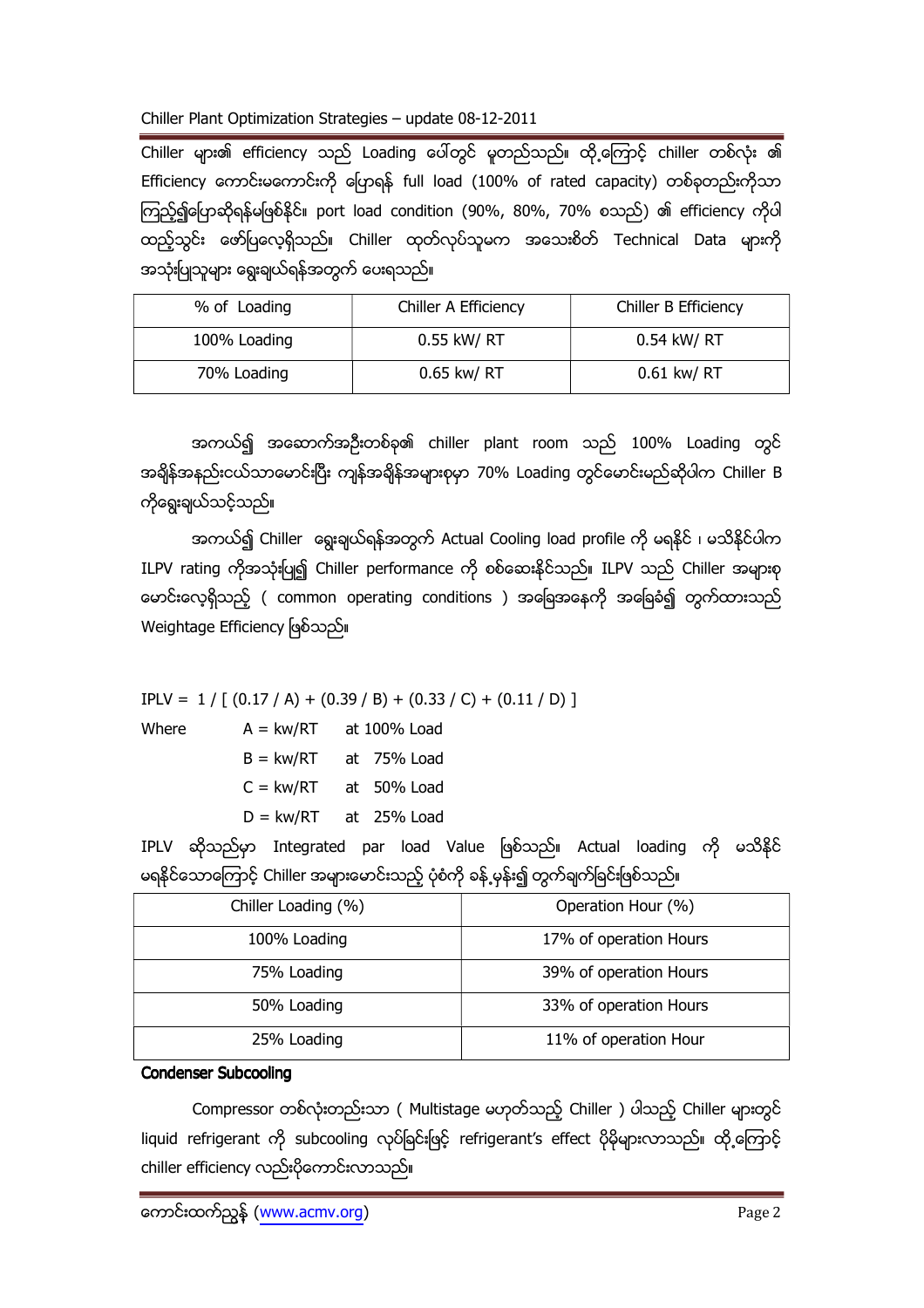Chiller System များအတွက် Energy Saving နည်းကောင်းများ (သို့) Simple Chiller Plant Optimization **Strategies** 

#### Fixed start/stop Vs Optimal start/stop  $(\infty)$

Fixed start/stop ဆိုသည်မှာ chiller plant room ၏ နေ့စဉ်စတင် မောင်းချိန်နှင့် ရပ်ချိန်တို့ကို ပုံသေ သတ်မှတ်ထားခြင်းဖြစ်သည်။ မိုးရွာသည်ဖြစ်စေ၊ နေပူသည်ဖြစ်စေ မောင်းချိန်နှင့် ရပ်ရှိန်တို့မှာ မပြောင်းလဲပေ။

Optimal start/stop ဆိုသည်မှာ နံနက်အချိန်တွင် outdoor temp သည် သတ်မှတ်ထားသည့် အပူရှိန်ထက် နိမ့်နေပါက chiller plant ကိုမိနစ်အနည်းငယ် စောင့်ဆိုင်းပြီးမှ စတင်မောင်းခြင်း၊ ရပ်ရမည့်အချိန်ထက် ၁နာရီ၊ နာရီဝက်အလိုခန့်တွင် မိုးရွာခြင်း၊ outdoor temperature သည် သတ်မှတ်ထားသည့် အပူရှိန်ထက်နိမ့်ပါက chiller plant ကို မိနစ်အနည်းငယ်စော၍ Shutdown လုပ်ခြင်းတို့ ဖြစ်သည်။ ရာသီဥတုကိုလိုက်ရျ်လည်း Optimal start/stop timing ကိုရွေးချယ်နိုင်သည်။

အရှိန်မည်မျှ (မိနစ်) နောက်ကျ၍ မောင်းရမည်ကို outdoor temperature  $\boldsymbol{\varphi}$ ခန့် မှန်းတွက်ချက်နိုင်သည်။ မည်မှုုတေတေ shutdown load လုပ်ရမည်။ outdoor temp နှင့် Building အရွယ်အစားကိုလိုက်၍ ခန့် မုန်းနိုင်သည်။ အဆောက်အဦးကြီးမားလျှင် Thermal mass များသောကြောင့် အဆောက်အဦးအတွင်းရှိ အအေးခါတ်သည် indoor temp ကို ပိုကြာရှည်စွာ ထိန်းထားနိုင်စွမ်းရှိသည်။

### $(a)$ Leaving chilled water setpoint with constant primary flow.

VSD တပ်ဆင်ထားခြင်းမရှိပဲ Constant speed ဖြင့်မောင်းသော Chiller plant များတွင် leaving chilled water setpoint reset strategy ကိုအသုံးပြုနိုင်သည်။ Leaving chilled water ၏ temp ကို 1°C မြင့်လိုက်ရုံဖြင့် Chiller energy consumption ၏ 1% သို့ 1.5% ကို ကျော့ချနိုင်သည်။ Save လုပ်နိုင်သည်။ Building automation တပ်ဆင်ထားသည့် အဆောက်အဦးဖြစ်လျင် Air Handling unit နှင့် Fon Coil unit တို့ ၏ chilled water control valve position ကို ကြည့်၍ reset ပြုလုပ်နိုင်သည်။

# Chilled Water reset ပြုလုပ်နိုင်သည့်နည်းများ

#### Resetting chilled water setpoint based on outdoor air temperature (က)

Outdoor air temp မြင့်လျင် Building heat load များသည်။ outdoor air temp သည် သတ်မှတ်ထားသည့် အပူရှိန်တစ်ခုအထိနိမ့်လာလျှင် Chilled water, setpoint ကိုမြင့်နိုင်သည်။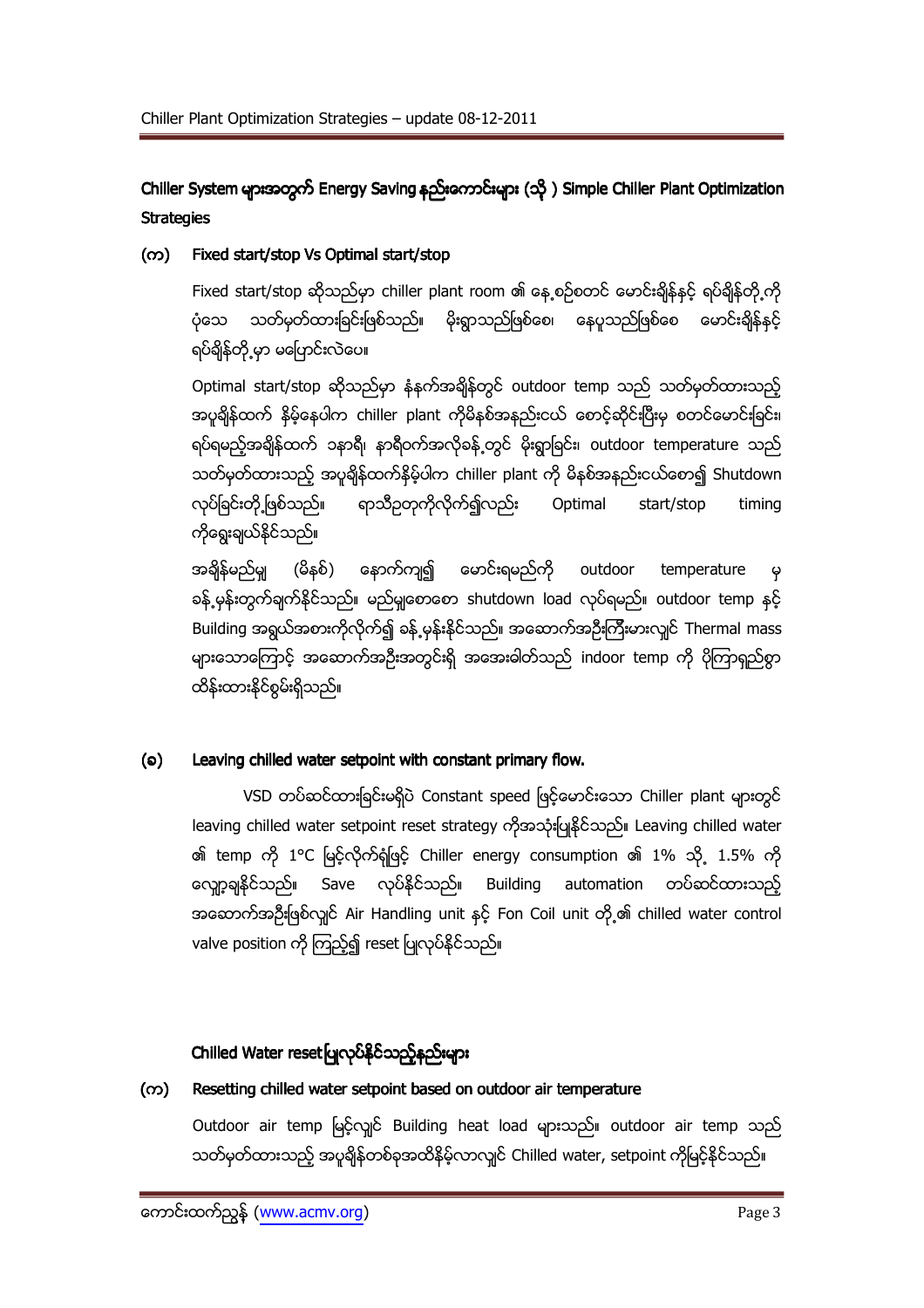ဥပမာအားဖြင့် စင်ကာပူနိုင်ငံ၏ outdoor temp သည် 32°-33° C ဖြစ်သောကြောင့် Building Cooling Load သည် 33°C ကိုအခြေခံ၍ တွက်ထားသည်။ အကယ်၍ outdoor temp သည် 29°C အထိနိမ့်ဆင်းလာလျှင် chilled water setpoint ကို မြင့်နိုင်သည်။

| Chilled water temp (°C) | Outdoor temp (°C) |
|-------------------------|-------------------|
| 6.7°C (Standard)        | 33°C (Standard)   |
| 7.2°C                   | 29°C and below    |
| 7.5°C                   | 27°C and below    |

## $(a)$ Resetting the chilled water set point based on total building load.

လက်ရှိအဆောက်အဦးတစ်ခု၏ တစ်နှစ်တာ load profile ကိုနားလည်ပြီးနောက် Building cooling load ကို အခြေခံ၍ chillend water reset ပြုလုပ်နိုင်သည်။ cooling load ကျဆင်းလာလျှင် (နိမ့်လာလျှင်) Chilled water temp ကို မြင့်ပေးနိုင်သည်။ အဆောက်အဦး တစ်ခု၏ Load profile သည် အခြားအဆောက်အဦးတစ်ခု၏ Load profile နှင့်မတူညီနိုင်။ မိမိအဆောက်အဦး၏ Load profile နှင့်သင့်လျော်သော chilled water setpoint ကို ရှာဖွေမှတ်သားထားသင့်သည်။

## $(0)$ Resetting the chilled water setpoint based on summer/ winter mode or time schedule.

နွေမိုးဆောင်းရာသီဥတုကိုလိုက်၍ Chiller water setpoint ကိုပြောင်းလဲနိုင်သည်။ နေ့ရာသီ၏အနိမ့်ဆုံး chilled water setpoint မှာ 6.7°C ဖြစ်လျင် ဆောင်းရာသီတစ်လျောက်လုံး ၏ အနိမ့်ဆုံး setpoint မှာ 7.2℃ ဖြစ်နိုင်သည်။ အဘယ်ကြောင့်ဆိုသော် ဆောင်းရာသီတွင် outdoor temp မှာ နိမ့်သောကြောင့် setpoint ကိုမြင့်ပေးခြင်းဖြစ်သည်။

အချိန်ကာလအပိုင်းအခြားကိုလိုက်၍လည်း setpoint ကို ပြောင်းလဲနိုင်သည်။ Shopping center တစ်ခုသည် ည ၁ဝ နာရီတွင် Chiller shutdown လုပ်ရန်သတ်မှတ်ထားလျှင် ည ၈ နာရီခွဲ (သို့့) ၉ နာရီအရိန်တွင် chilled water setpoint ကို 8.5°C အထိမြင့်ထားနိုင်သည်။ Shopping Center မပိတ်ခင် ၁ နာရီအလိုတွင် Customer များနည်းသွားခြင်း ၊ Shopping အတွင်းရှိစက်များ အချို့မှာ မသုံးတော့ခြင်းတို့ကြောင့်ဖြစ်သည်။ ဤကဲ့သို့ cooling load ကို predict လုပ်နိုင်လျှင် Chiller ၏အတွင်းရှိ ကိရိယာများမှ unload လုပ်မည့်အချိန်ကို မစောင့်ဘဲ chilled water setpoint ကို မြင့်ခြင်းဖြင့် chiller အားကြိုတင် unload လုပ်ခိုင်းခြင်းဖြစ်သည်။ (ပုံ 13.7 JCS).

## Resetting the chilled water setpoint based on AHUS and FCU control valve position. (ဃ)

Building automation system (BAS) ၏အကူအညီဖြင့် AHU နှင့် FCU အားလုံး (သို့အများစု) ၏ Valve position ကိုသိနိုင်သည်။ Control Valve များအားလုံး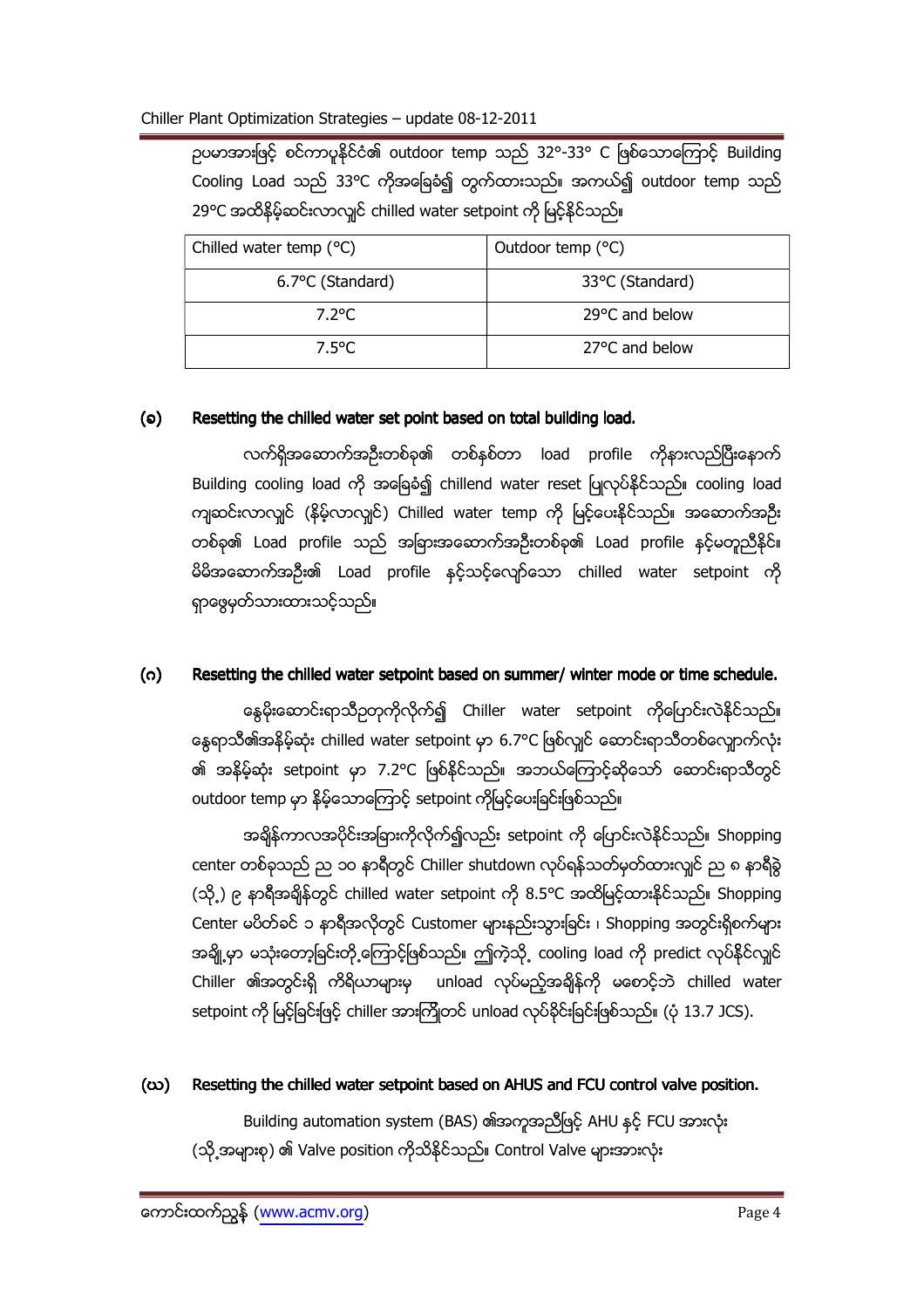(သို့ မဟုတ်အများစု) ၏ position (%) သည် valve တစ်ခုခြင်းစီ၏ position (%) ကိုပေါင်းပြီး valve အရေအတွက်နှင့်စားခြင်း ဖြစ်သည်။ Valve အားလုံး၏ position (%) သည် 90% ထက် ကျော်နေပါက chilled water setpoint ကို နိမ့်ပေးသင့်သည်။ Valve အားလုံး၏ position မှာ 90% ထက်များနေခြင်းသည် Air Side (Demand side) ၌ cooling load ပိုမိုလိုအပ်နေခြင်း ဖြစ်သည်။

Valve အားလုံး ၏ position သည် 90% နှင့် 70% အတွင်းရှိလျင် Supply Side ( Chiller Side) နှင့် Demand Side ( Air Side) ၏ cooling load သည် ညီမှုုနေသည် (Match) ဟု အဓိပ္ပါယ် သက်ရောက်သည်။ လက်ရှိ Chiller water temperature သည် အကောင်းဆုံး Setpoint ဖြစ်သည်။ ထပ်နိုပ်စရာလည်းမလို၊ ထပ်မြင့်စရာလည်း မလိုအပ်ပေ။

Valve အားလုံး ၏ position သည် 70% ထက်နည်းလျင် Chilled Water setpoint ကိုမြင့်နိုင်သည်။ လက်ရှိ chilled water setpoint သည် သတ်မှတ်ထားသည့် အမြင့်ဆုံး setpointသို့ မရောက်သေးလျင် ထပ်မြှင့်နိုင်သည်။ အမြင့်ဆုံး setpoint သို့ရောက်နေလျင် ဆက်မြှင့်ရန် မလိုတော့ပေ။



Figure 4.26 Control strategy for optimizing variable speed chilled water pumps.

ပုံတွင်ပြထားသည့် chilled ର୍ଜା water reset strategy control logic မှာအောက်ပါအတိုင်း ဖြစ်သည်။

ပထမဦးစွာ Maximum setpoint တန်ဘိုးနှင့် Minimum setpoint တန်ဘိုးကို အရင်သိထားရန် လိုအပ်သည်။

Valve အားလုံး၏ position POS MAX ကို အခြေခံ၍ အပိုင်း ၃ ပိုင်းခွဲရန်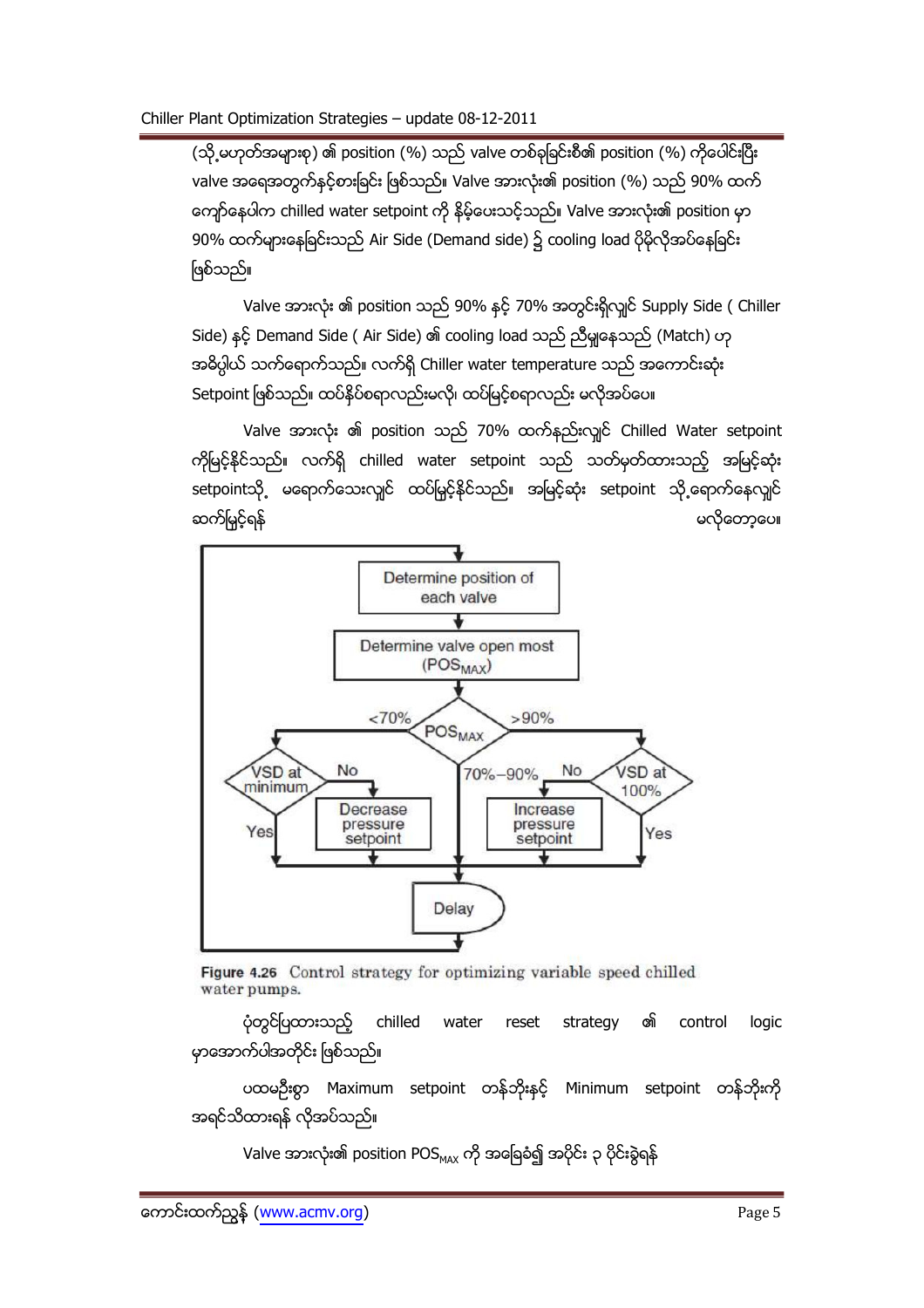POS<sub>MAX</sub> သည် 90% ထက်များလျှင် Minimum setpoint ရောက်မရောက်စစ်ဆေးရန် ၊ လက်ရှိ chilled water setpoint သည် သတ်မှတ်ထားသည့် Minimum setpoint သို့ မရောက်သေးပါက 0.2°C နိမ့်ပါ။ အချိန်အနည်းငယ် စောင့်ကြည့်ပါ။

လက်ရှိ Chilled water stepoint သည် Minimum setpoint သို့ ( Valve အားလုံး၏ position သည် 90% ကျော်နေသမျှကာလပတ်လုံး ) ရောက်သည့်တိုင် ပြုလုပ်ရသည်။

POS<sub>MAX</sub> သည် 70% နှင့် 90% အတွက်ဖြစ်ပါက လက်ရှိ chilled water setpoint ကိုပြောင်းလဲရန် မလိုပေ။

 $POS_{MAX}$  သည် 70% ထက်နည်းပါက Maximum setpoint ရောက်မရောက်စစ်ဆေးရန် လက်ရှိ chilled water setpoint သည် သတ်မှတ်ထားသည့် Maximum setpoint သို့ မရောက်သေးပါက 0.2°C ထပ်မြှင့်ပါ။ သတ်မှတ်ထားသည့်အချိန် အနည်းငယ်စောင့်ကြည့်ပါ။ လက်ရှိ chilled water setpoint သည် Maximum setpoint သို့ ( Valve အားလုံး၏ position POS<sub>MAX</sub> သည် 70% ထက်နည်းနေသမျှ ကာလပတ်လုံး) ရောက်သည့်တိုင် ပြုလုပ်ရသည်။



Figure 2.24 Pressure-enthalpy diagram showing effect of increasing chilled water temperature.

အထက်ပါ P-h diagram သည် vapour compression cycle တစ်ခုကို ဖော်ပြထားသည်။ Compressor သည် evaporator pressure မှ refrigerant ကို Condenser pressure အထိရောက်အောင် Compress လုပ်ရသည်။

Chiller Lift သည် chiller compressor ၏ အလုပ်လုပ်ရသည့်ပမာဏ (amount of work done) ဖြစ်သည်။ R22 refrigerant ကိုအသုံးပြုသည့် chiller compressor ၏ Lift သည် xxx ဖြစ်သည်။

R-22 refrigerant on

7°C ၏ Corresponding evaporator pressure မှာ 621KPa ဖြစ်သည်။

8°C ၏ Corresponding evaporator pressure မှာ 641KPa ဖြစ်သည်။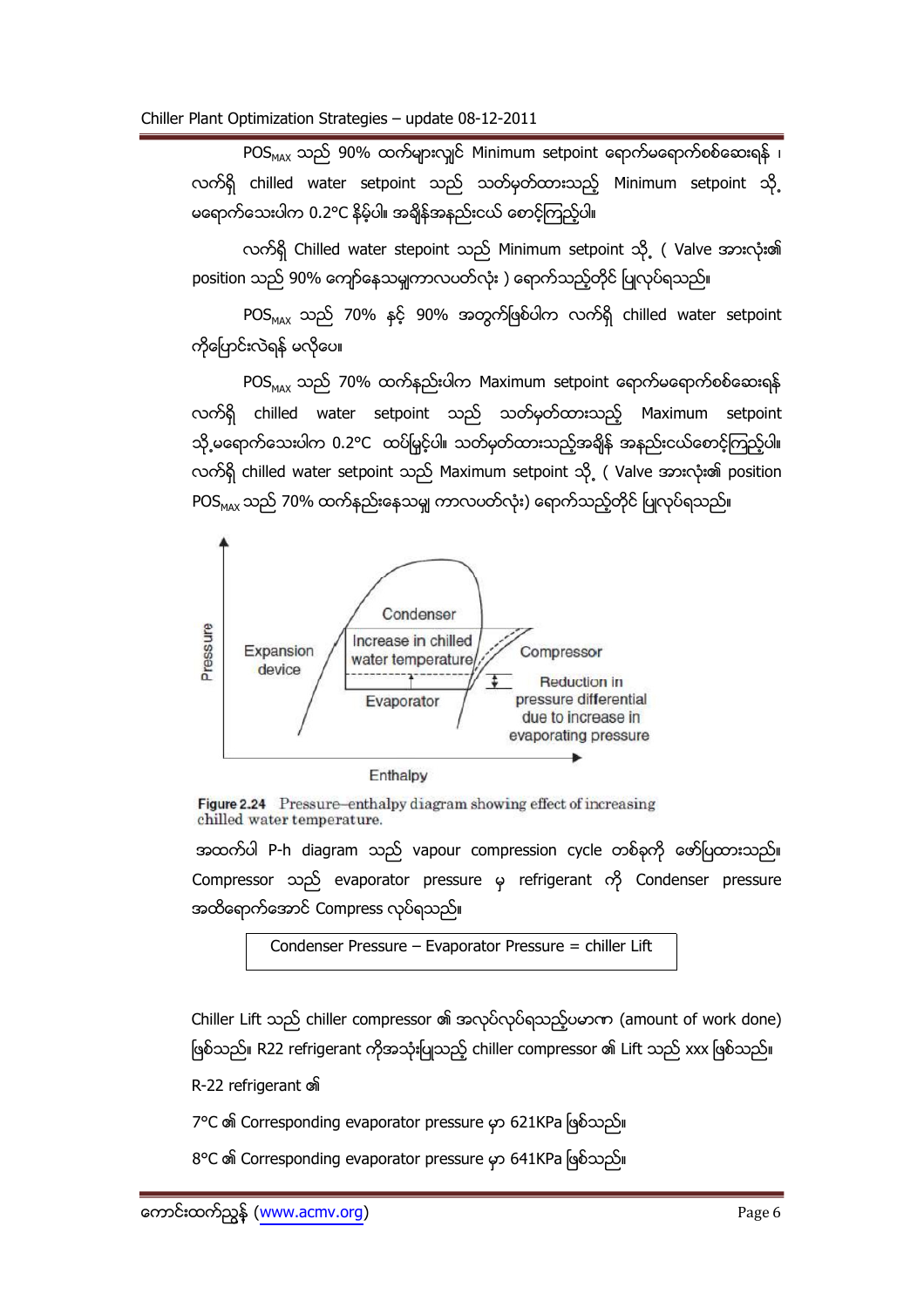## 29.0 ၏ Corresponding Condenser pressure မှာ 1162KPa ဖြစ်သည်။

Chiller setpoint ကို 7°C မှ 8°C သို့မြှင့်တင်လိုက်လျှင် Compressor သည် 621 kPa (7°C) မှ 1162 kPa (29°C ) သို့ compress လုပ်ရမည့်အစား 641 kPa (8°C) မှ 1162 kPa (29°C ) သို့သာ compress လုပ်ရမည်။ ထို့ကြောင့် 20kPa သက်သာသွားသောကြောင့် Power Consumption လည်းနည်းလာသည်။

#### $(c)$ Resetting the chilled water setpoint based on return temperature

Chiller များ၏ standard (AHR1) CHW supply temp မှာ 6.7°C ဖြစ်ပြီး CHW return temp မှာ 12.2°C ဖြစ်သည်။ CHW return temp သည် 12°C မှ 10°C သို့ကျဆင်းလာပါက CHW Supply temp ကို မြင့်ပေးနိုင်ခြင်းဖြင့် CHW return temp ကို ဒီဇိုင်းအပူချိန် 12°C သို့ပြန်ရောက်စေနိုင်သည်။ CHW return temp သည် ဒီဇိုင်းအပူချိန် 12°C မှ 10°C သို့ကျဆင်းလာသည်မှာ Cooling load နည်းလာသောကြောင့်ဖြစ်သည်။ (CHW flow rate မှာ ပြောင်းလဲမှုမရှိ (constant) ဟု ယူဆချက်ပေါ်တွင် အခြေခံသည်။)

Variable flow system တွင် Cooling load နည်းလျှင် CHW flow သာနည်းသွားသည် CHW return temp မှ ပြောင်းလဲမှုမရှိပေ။ ထို့ကြောင့် ဤကဲ့သို့ reset လုပ်ခြင်းကို constant flow system အတွက်သာ အသုံးပြုနိုင်သည်။

Variable flow CHW pumping system တွင် CHW Supply temp ကို မြှင့်လိုက်သောကြောင့် Chiller Efficiency ပိုကောင်းလာချိန်တွင် Higher CHW flow rate လိုအပ်သောကြောင့် pump များမှာ ပို၍အလုပ်လုပ်ရသည်။ ထို့ကြောင့် more pumping engery လိုအပ်သည်။ chilled water reset လုပ်ခြင်းဖြင့် အကျိုးများမများကို Chiller နှင့် pumps နှစ်ခုလုံး၏ energy consumption ပေါ်တွင် တွက်ယူရမည်။



Chilled water supply temperature

Effect of chilled water temperature on chiller and pump Figure 2.26 efficiency.

ပုံတွင်ပြထားသည့်အတိုင်း CHW Supply temp မြင့်လာခြင်းကြောင့် chiller ၏ efficiency မှာပိုကောင်းလာသည်။ Chilled water pumping Efficiency သည် ကျဆင်းလာသည်။